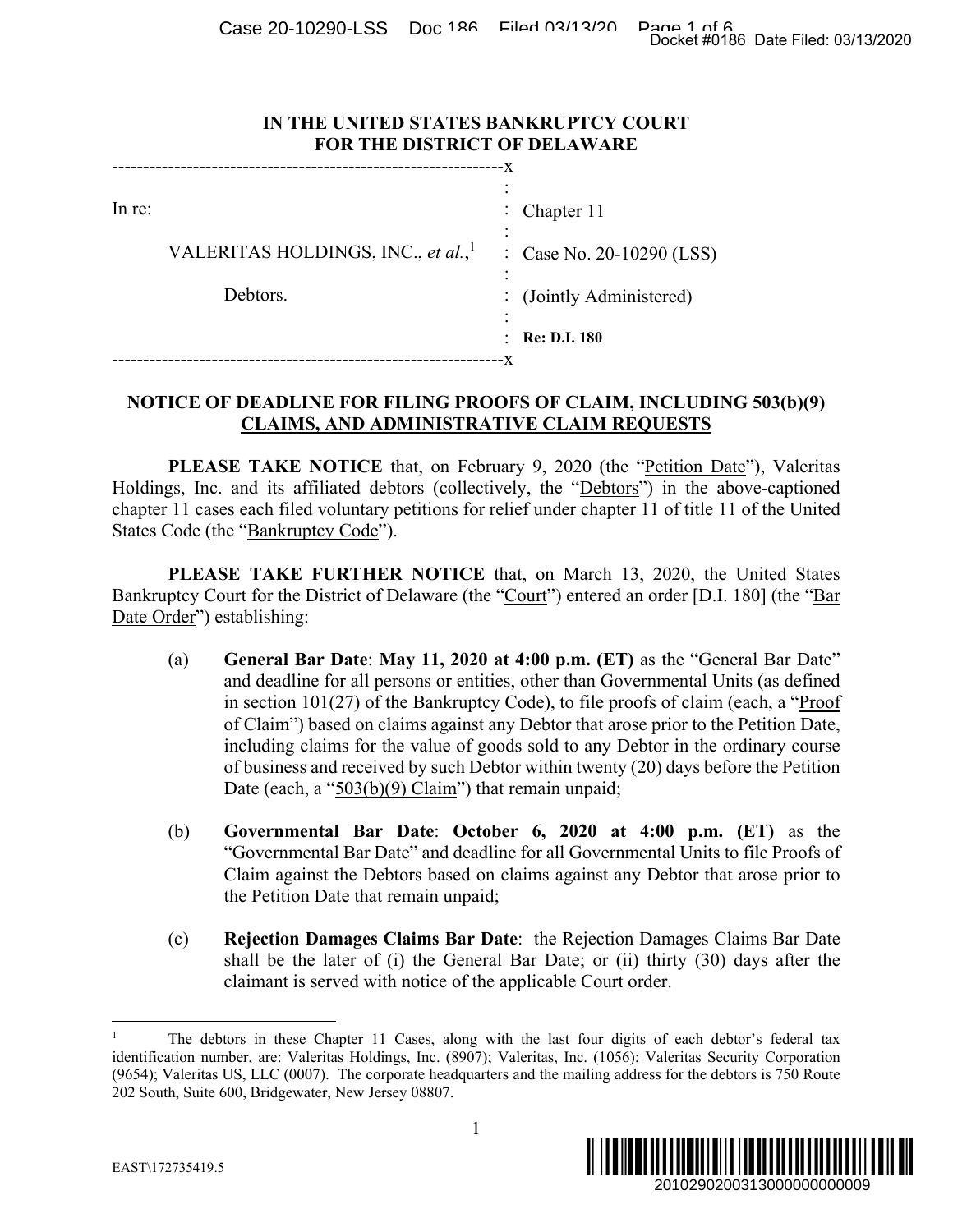(d) **Interim Administrative Claims Bar Date**: **April 20, 2020 at 4:00 p.m. (ET)** as the "Interim Administrative Claims Bar Date" and deadline for all persons and entities to file Administrative Claim Requests (each, an "Administrative Claim Request") based on claims against any Debtor that accrued on or after the Petition Date through, and including, **April 3, 2020,** that remain unpaid;

**You should consult an attorney if you have any questions, including whether to file a Proof of Claim or Administrative Claim Request. If you have any questions with respect to this notice, you may contact the Debtors' claims and noticing agent, Kurtzman Carson Consultants LLC ("KCC") at (877) 709-4747 (toll-free) or (424) 236-7228 (international) or visit KCC's website at https://www.kccllc.net/Valeritas. KCC is not permitted to provide legal advice.** 

### **I. WHO MUST FILE A PROOF OF CLAIM OR AN ADMINISTRATIVE CLAIM REQUEST**

You **MUST** file a Proof of Claim if you have a claim that arose prior to the Petition Date, and it is not a claim described in Section II below. Acts or omissions of the Debtors that arose prior to the Petition Date may give rise to claims against the Debtors that must be filed by the applicable Bar Dates, notwithstanding that such claims may not have matured or become fixed or liquidated as of the Petition Date.

Pursuant to section  $101(5)$  of the Bankruptcy Code and as used herein, the word "claim" means: (a) a right to payment, whether or not such right is reduced to judgment, liquidated, unliquidated, fixed, contingent, matured, unmatured, disputed, undisputed, legal, equitable, secured, or unsecured; or (b) a right to an equitable remedy for breach of performance if such breach gives rise to a right to payment, whether or not such right to an equitable remedy is reduced to judgment, fixed, contingent, matured, unmatured, disputed, undisputed, secured, or unsecured.

You **MUST** file an Administrative Claim Request if you have a claim that arose on or after the Petition Date through and including April 3, 2020, that remains unpaid.

Proofs of Claim and Administrative Claim Requests will be deemed timely filed *only if* they are actually received by KCC on or before the applicable Bar Date. Proofs of Claim submitted by facsimile or e-mail *will not be accepted*.

### **II. WHO DOES NOT NEED TO FILE A PROOF OF CLAIM OR ADMINISTRATIVE CLAIM REQUEST**

- (a) Any person or entity that has already properly filed a Proof of Claim or Administrative Claim Request against a Debtor with KCC or the Clerk of the United States Bankruptcy Court for the District of Delaware, in a form substantially similar to Official Form 410 or the Administrative Claim Request Form;
- (b) Any person or entity whose claim is listed on a Debtor's Schedule D or E/F, and (i) the claim is not described as "disputed," "contingent," or "unliquidated," (ii) such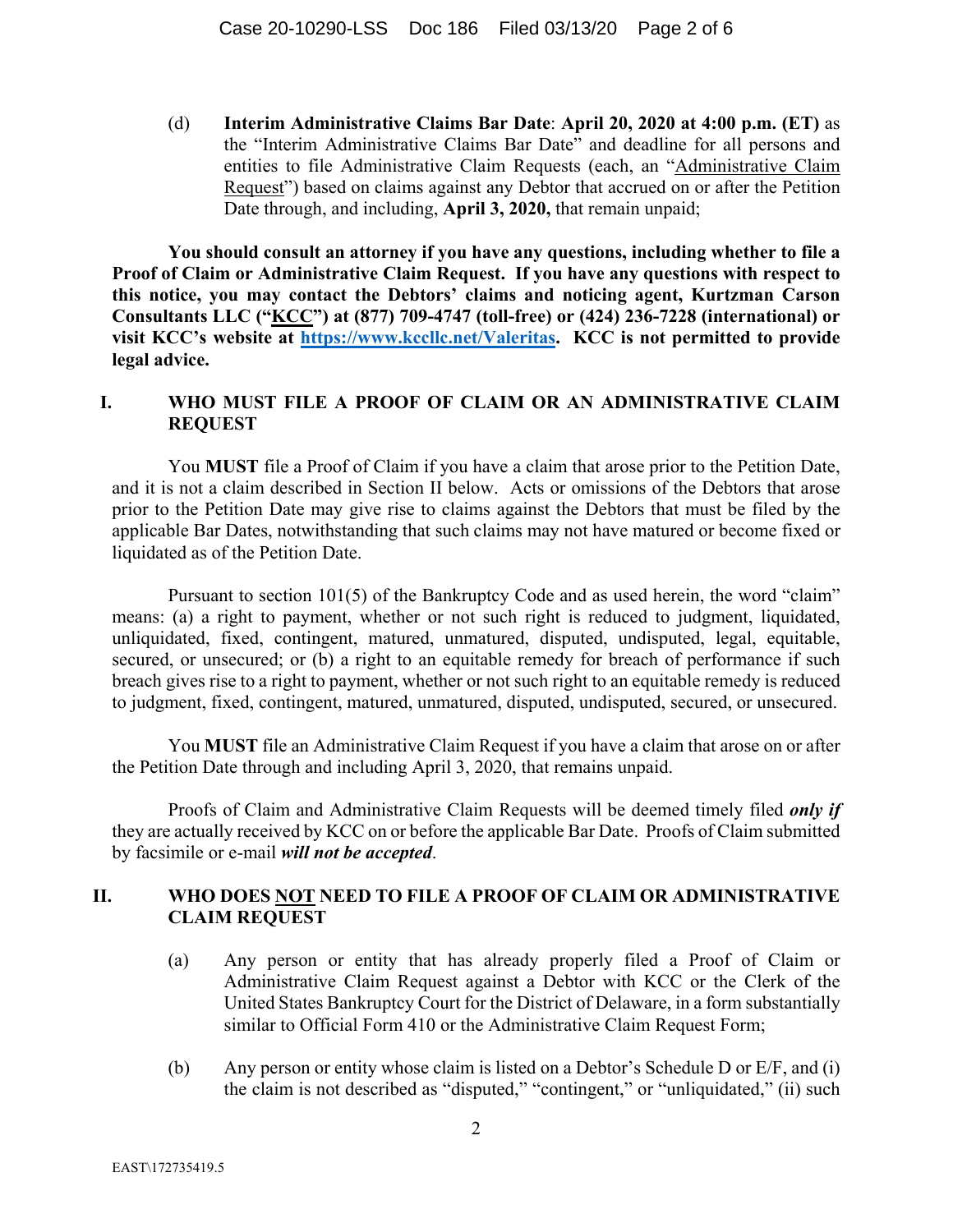person or entity agrees with the amount, nature, and priority of the claim set forth in the Debtor's Schedules, and (iii) such person or entity agrees that the claim is an obligation of the specific Debtor that listed the claim in its Schedules;

- (c) Any person or entity whose claim has been allowed by an order of the Court entered on or before the applicable Bar Date;
- (d) Any person or entity whose claim has been paid or otherwise satisfied in full by the Debtors or any other party prior to the applicable Bar Date;
- (e) Any holder of a claim for which the Court has already fixed a specific deadline to file a Proof of Claim;
- (f) Any holder of an equity interest in any Debtor with respect to the ownership of such equity interest; *provided, however*, that any holder of an equity interest wishing to assert a claim against any Debtor other than with respect to ownership of such equity interest, including, but not limited to, a claim relating to the purchase or sale of such interest or rescission under section 510 of the Bankruptcy Code, must submit a proof of claim on or before the applicable Bar Date pursuant to the procedures set forth herein;
- (g) Any Affiliate (as defined in section  $101(2)$  of the Bankruptcy Code) of the Debtors that is a creditor for its claims against any other Debtor; and
- (h) The Prepetition Secured Agent<sup>2</sup> or the DIP Lender, as defined in the *Interim Order (I) Authorizing the Debtors to Obtain Postpetition Financing, (II) Authorizing the Debtors to Use Cash Collateral, (III) Granting Liens and Providing Superpriority Administrative Expense Status, (IV) Granting Adequate Protection, (V) Modifying the Automatic Stay, (VI) Scheduling a Final Hearing, and (VII) Granting Related Relief* [D.I. 66].
- (i) Any professionals retained, pursuant to an order of the Court, by the Official Committee of Unsecured Creditors (the "Committee"). For the avoidance of doubt, members of the Committee are still required to file Proofs of Claim, if applicable.

**You should not file a Proof of Claim or an Administrative Claim Request if you do not have a claim against any of the Debtors. The fact that you have received this Bar Date Notice does not mean that you have a claim or that the Debtors or the Bankruptcy Court believes that you have a claim.** 

 $\overline{a}$ 

<sup>2</sup> Such exception to the requirement of filing of Proof of Claim shall not apply to the Prepetition Secured Agent's general unsecured claim, as agreed upon and set forth in the *Motion of the Debtors to Approve Settlement Agreement Among the Debtors, CRG Servicing LLC, as Control Agent for the Prepetition Lenders, and the Prepetition Lenders* [D.I. 42] (the "Settlement Agreement Motion") and any subsequent order approving the Settlement Agreement Motion.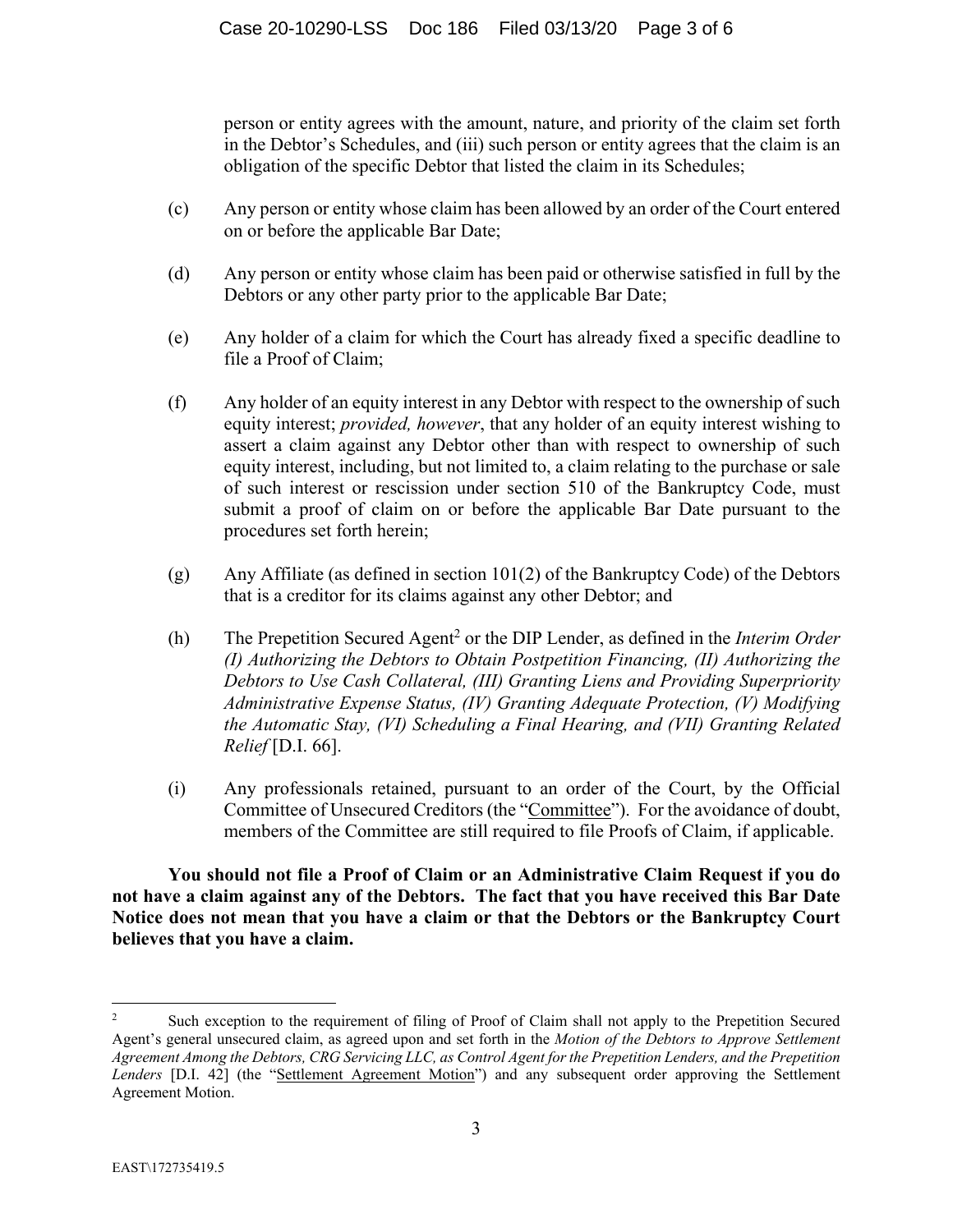# **III. HOW TO FILE A PROOF OF CLAIM OR AN ADMINISTRATIVE CLAIM REQUEST**

Enclosed herewith as an exhibit is a Proof of Claim Form, in a form substantially similar to Official Form  $410<sup>3</sup>$  and an Administrative Claim Request Form.

- (a) All Proofs of Claim and Administrative Claim Requests must be actually received on or before the applicable Bar Date associated with such claim by KCC. All Proofs of Claim and Administrative Claim Requests must be filed electronically at https://epoc.kccllc.net/valeritas, or sent to KCC by US Mail or other hand delivery system, addressed to: **Valeritas Claims Processing Center c/o KCC, 222 N. Pacific Coast Highway, Suite 300, El Segundo, CA 90245**;
- (b) Proofs of Claim and Administrative Claim Requests will be deemed timely filed only if they are actually received by KCC on or before the applicable Bar Date. Proofs of Claim and Administrative Claim Requests submitted by facsimile or email will *not* be accepted;
- (c) Proofs of Claim and Administrative Claim Requests must: (i) be in writing and signed by the claimant, or, if the claimant is not an individual, by an authorized agent of the claimant; (ii) include supporting documentation or, if voluminous, a summary of the supporting documents and an explanation as to why documentation is not available and where the such supporting documentation may be obtain; (iii) be in the English language; and (iv) be denominated in United States currency (USD);
- (d) In addition to the foregoing, 503(b)(9) Claims must also: (i) include the value of the goods delivered to and received by the applicable Debtor within twenty (20) days prior to the Petition Date; (ii) attach any documentation identifying the particular invoice(s) corresponding to the asserted 503(b)(9) Claim and delivery address; and (iii) attach documentation evidencing the delivery of the goods delivered to and received by the applicable Debtor within twenty (20) days prior to the Petition Date;
- (e) Each Administrative Claim Request shall set forth evidence of the necessity of the expense incurred by any Debtor and the reasonableness of the charge for any such good or service provided to the Debtors;
- (f) Each Proof of Claim and Administrative Claim Request must specify, by name, the Debtor against which the claim is asserted, and, if the holder asserts a claim against more than one Debtor, a separate Proof of Claim or Administrative Claim Request must be filed against each such Debtor; and

4

<sup>2</sup><br>3

Additional copies of Official Form 410 may be obtained at https://kccllc.net/Valeritas.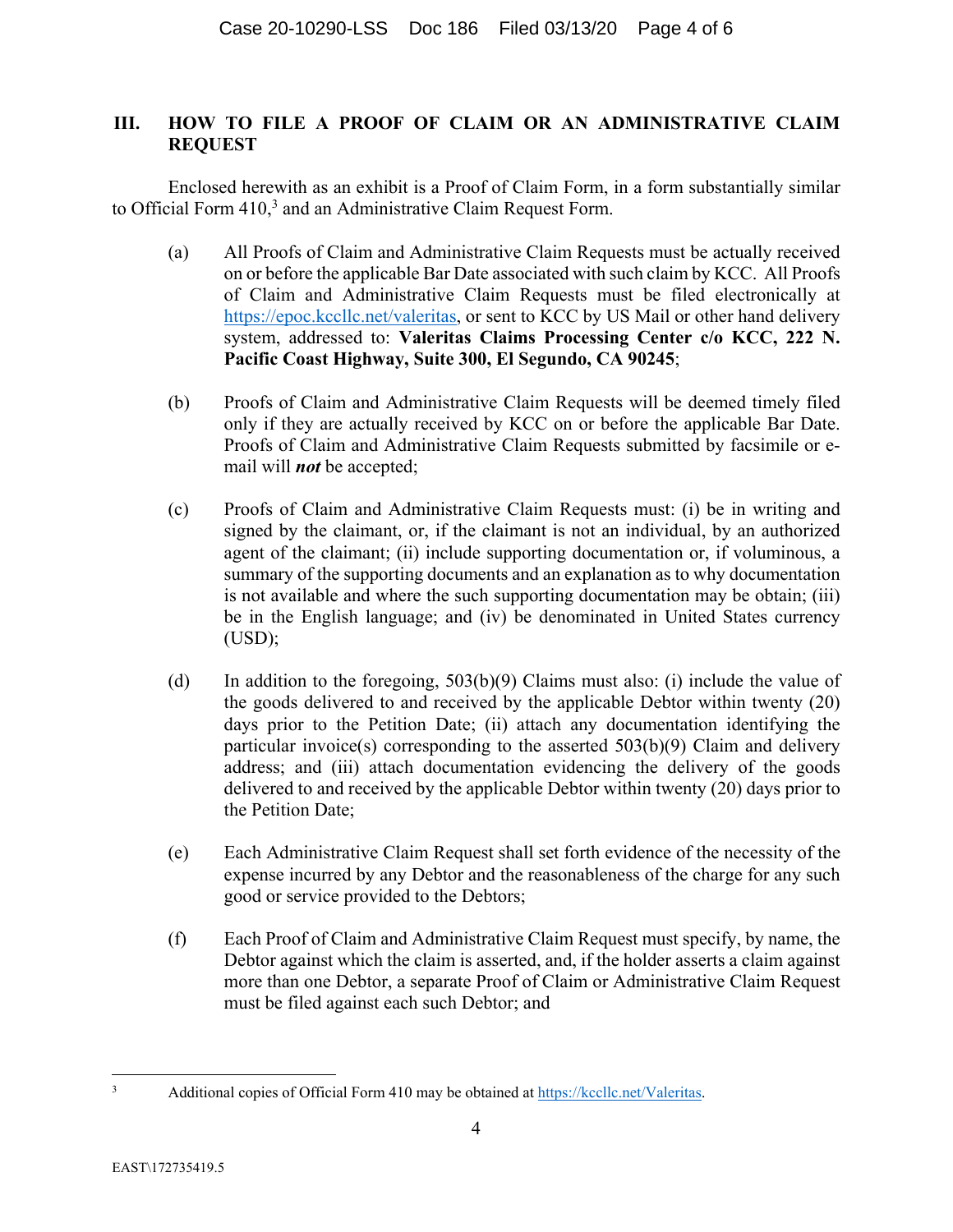(g) Any person or entity that files a Proof of Claim or Administrative Claim Request by mail and wishes to receive a date-stamped copy by return mail should include an additional copy of the Proof of Claim or Administrative Claim Request and a self-addressed, postage-paid envelope.

### **IV. CONSEQUENCES FOR FAILURE TO FILE A PROOF OF CLAIM OR ADMINISTRATIVE CLAIM REQUEST BY THE APPLICABLE BAR DATE**

**Except as described in Section II above, as applicable, any holder of a claim against any Debtor who received notice of the Bar Dates (whether such notice was actually or constructively received) and is required, but fails, to file a Proof of Claim or Administrative Claim Request in accordance with the Bar Date Order and this Bar Date Notice on or before the applicable Bar Date, (a) may be forever barred, estopped, and enjoined from asserting such claim against any Debtor, and such Debtor and its property may upon confirmation of a chapter 11 plan with respect thereto, be forever discharged from all indebtedness and liability with respect to such claim, and (b) may not receive or be entitled to receive any payment or distribution of property from the Debtors or their successors or assigns with respect to such claim.** 

### **V. THE DEBTORS' SCHEDULES AND ACCESS THERETO**

You may be listed in the Debtors' schedules of assets and liabilities (collectively, the "Schedules"). When filed, interested parties may examine and obtain copies of the Schedules free of charge from KCC at https://www.kccllc.net/Valeritas, may contact KCC at **(877) 709-4747 (toll-free) or (424) 236-7228 (international callers)** between 9:00 a.m. and 5:00 p.m. (ET), Monday through Friday, or may contact the Debtors at **(302) 468-5700** (Attn.: Carolyn Fox).

[*Remainder of Page Intentionally Left Blank*]